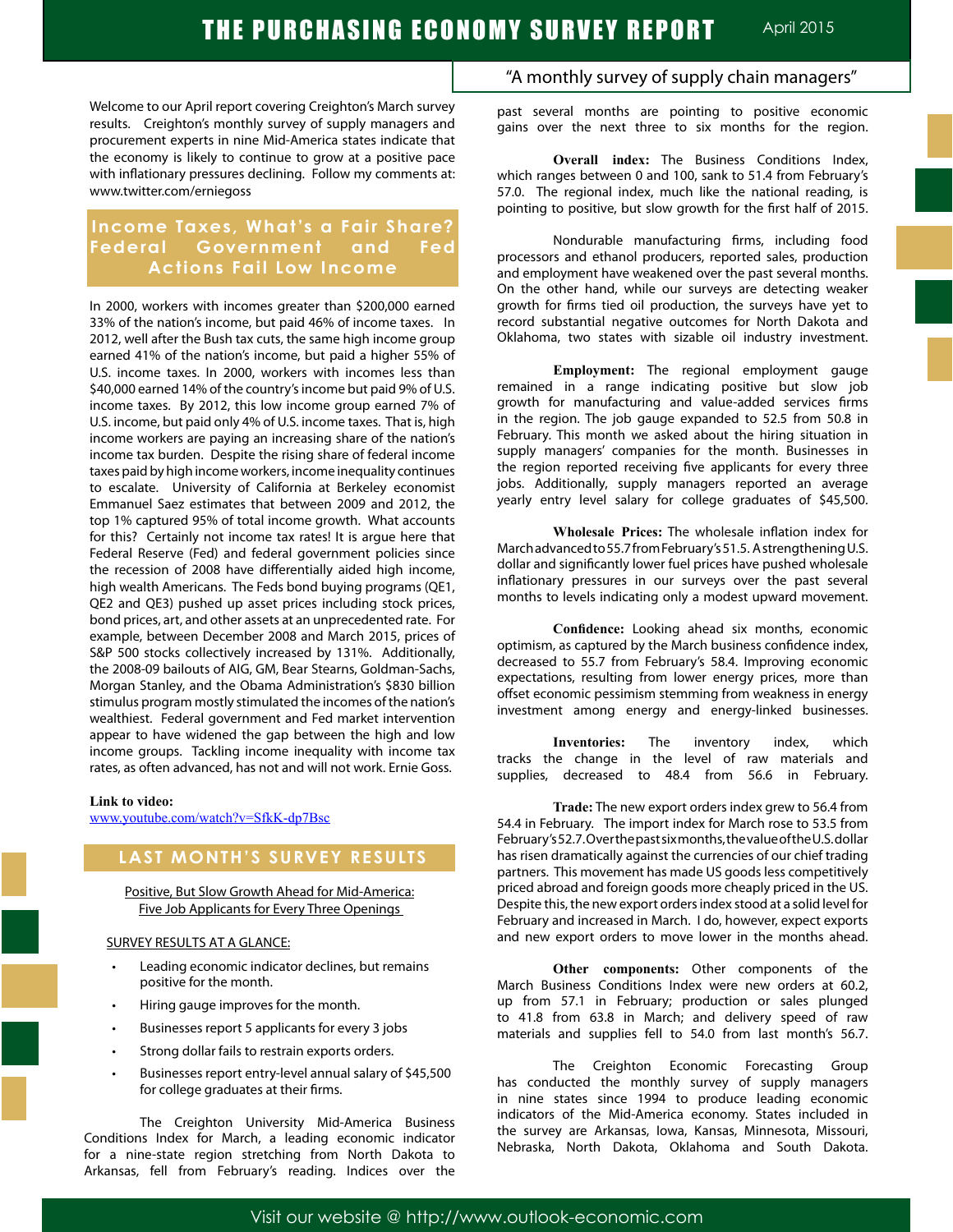### "A monthly survey of supply chain managers"

# THE PURCHASING ECONOMY SURVEY REPORT April 2015

The forecasting group's overall index, referred to as the Business Conditions Index, ranges between 0 and 100. An index greater than 50 indicates an expansionary economy over the course of the next three to six months. The Business Conditions Index is a mathematical average of indices for new orders, production or sales, employment, inventories and delivery lead time. This is the same methodology used by the National Institute for Supply Management, formerly the Purchasing Management Association, since 1931.

## **MID-AMERICA STATES**

#### ARKANSAS

The March overall index, or leading economic indicator for Arkansas, rose to a regional high of 54.9 from February's 52.7. Components of the index from the monthly survey of supply managers were new orders at 64.3, production or sales at 44.7, delivery lead time at 57.7, inventories at 51.7, and employment at 56.0. Arkansas' dependence on international trade and exports is less than the rest of the nation and the region. The state's export growth since 2009 has lagged that of the nation and the region. However, the rising value of the U.S. dollar, making U.S. goods less competitively priced abroad, presents less of an economic challenge for Arkansas than for the region and nation because the state's chief trading partner is Canada and the state's number one exported product is transportation equipment.

#### IOWA

Iowa's Business Conditions Index, a leading economic indicator, declined for March to 51.6 from February's 52.6. Components of the index from the monthly survey were new orders at 60.5, production or sales at 42.0, delivery lead time at 54.2, employment at 52.7, and inventories at 48.6. Iowa's dependence on international trade and exports is less than that of the nation, but greater than the rest of the region. However, Iowa's export growth since 2009 has significantly exceeded that of the U.S. and the region. Thus, the rising value of the U.S. dollar, making U.S. goods less competitively priced abroad, represents more of an economic challenge for Iowa's growth going forward than for the region and nation. Iowa's chief trading partner is Canada and its number one exported product is agriculture machinery.

#### KANSAS

The Kansas Business Conditions Index for March sank to 50.7 from 52.7 in February. Components of the leading economic indicator from the monthly survey of supply managers were new orders at 59.4, production or sales at 41.3, delivery lead time at 53.3, employment at 51.8, and inventories at 47.7. The state's dependence on international trade and exports is less than that of the nation, but greater than the region's. Additionally, the state's export growth since 2009 has lagged that of the U.S. and region. Thus, the rising value of the U.S. dollar, making U.S. goods less competitively priced abroad, represents a moderate economic challenge for the Kansas economy going forward. The state's chief trading partner is Canada and its number one exported product is transportation equipment.

#### **MINNESOTA**

After 27 months of above growth neutral readings for the Minnesota Business Conditions Index, the reading moved to the neutral threshold for March. The overall index slumped to 50.0 from February's much healthier 64.7. Components of the index from the March survey of supply managers were new orders at 58.6, production or sales at 40.7, delivery lead time at 50.0, inventories at 47.1, and employment at 51.1. Fortyone states experienced faster export growth over the past nine years than Minnesota. Furthermore, Minnesota is less dependent on the sale of products abroad than the rest of the nation. Thus, the rising value of the U.S. dollar, making U.S. goods less competitively priced abroad, represents a moderate economic challenge for the Minnesota economy going forward. The state's chief trading partner is Canada and its number one exported product is computers and electronic equipment.

#### MISSOURI

- The consumer price index including food and ener was unchanged for the last 12 months while the co CPI, which excludes food and energy, rose by 1.7% ov the year.
- The Case-Shiller home price index appreciated by 4. in January over the January 2014 reading.
- The U.S. trade deficit fell for February but for the wro reasons—both imports and exports declined.

The March Business Conditions Index for Missouri fell to 52.1 from 56.8 in February. Components of the index from the survey of supply managers for March were new orders at 58.0, production or sales at 42.4, delivery lead time at 52.0, inventories at 49.0, and employment at 55.9. Forty-five states experienced faster export growth over the past nine years than Missouri. However, Missouri is less dependent on the sale of products abroad than the rest of the nation and region. Thus, the rising value of the U.S. dollar, making U.S. goods less competitively priced abroad, represents less of an economic challenge for the Missouri economy going forward than for rest of the nation. The state's chief trading partner is Canada and its number one exported product is transportation equipment.

#### **NEBRASKA**

- Total nonfarm employment increased by a weak 126,0 in March and January and February gains were revis down by 70,000.
- The Creighton and National purchasing management indices (PMIs) fell significantly for March, but both rem above growth neutral.
- U.S. retail sales dropped by 0.6% for February and we up only 1.7% from the February 2014.

- GDP: On April 29, the U.S. Bureau of Economic Analy will release gross domestic product numbers for 2015. GDP growth below an annualized pace of will be a sharp negative blow to the stock market a a very bullish reading for bond prices. Above 2% will be a "non event."
- Wage growth: On Friday May 8, the U.S. Bureau of Labor Statistics (BLS) will release hourly wage growth numbers. Another healthy monthly gain, above 0.2%, will "seal the deal" for a Federal Reserve rate hike this June.
- • PMIs: On May 1, Creighton and the National Institute for Supply Management will release regional and national PMIs for April. Readings below 50.0 will be very bearish

For the 15th straight month, Nebraska's Business Conditions Index remained above growth neutral 50.0. The leading economic indicator for March declined to 51.8 from 53.8 in February. Components of the index for March were new orders at 60.7, production or sales at 42.2, delivery lead time at 53.2, inventories at 48.8, and employment at 52.9. Nebraska's dependence on international trade and exports is less than that of the nation, but greater than that of the region. Additionally, the state's export growth since 2009 has significantly exceeded that of the U.S. and the region. Thus, the rising value of the U.S. dollar, making U.S. goods less competitively priced abroad, represents more of an economic challenge for Nebraska's growth going forward than for the region and nation. Nebraska's chief trading partner is Canada and its number one exported product is processed food.

#### NORTH DAKOTA

|                                  | "A monthly survey of supply chain managers"                                                                                                                                                                                            |  |
|----------------------------------|----------------------------------------------------------------------------------------------------------------------------------------------------------------------------------------------------------------------------------------|--|
| ma<br>er is<br>ear.              | economic signals. Readings above March's tepid indices<br>will be bullish.                                                                                                                                                             |  |
|                                  | <b>FROM GOSS:</b>                                                                                                                                                                                                                      |  |
| uth<br>wth<br>lex,<br>'om<br>dex | I expect the value of the U.S. dollar to soften a bit in the<br>next several months as a Fed rate hike begins to look<br>less likely.                                                                                                  |  |
| 1.4,<br>ent<br>and               | However even with weaker U.S. economic growth, I<br>$\bullet$<br>expect the Fed to raise short term interest rates by 1/4%<br>before September of this year.                                                                           |  |
| ion.<br>ntly<br>e of<br>ced      | The U.S. energy sector to begin losing jobs at a faster<br>pace in the months ahead. Energy companies have<br>delayed the inevitable.                                                                                                  |  |
| for<br>er is                     | <b>OTHER REPORTS:</b>                                                                                                                                                                                                                  |  |
| od.                              | National Association of Business Economics (NABE):<br>"NABE's March 2015 Outlook Survey panel expects a                                                                                                                                |  |
|                                  | markedly stronger pace of economic growth in 2015 and<br>2016 than was recorded last year," says NABE President                                                                                                                        |  |
| rgy                              | John Silvia, chief economist of Wells Fargo. "The panelists'                                                                                                                                                                           |  |
| ore                              | median forecast is for real GDP to increase 3.1% on an                                                                                                                                                                                 |  |
| ver                              | average annual basis this year followed by a 2.9% rise<br>in 2016. This compares to a gain of only 2.4% in 2014.<br>Healthier consumer spending, housing investment, and                                                               |  |
| .5%                              | government spending growth are expected to make<br>outsized contributions to the projected acceleration<br>in overall economic activity. Accordingly, recent labor                                                                     |  |
| ong                              | market strength is expected to continue. The panelists'<br>median forecast is for net new job creation to average<br>approximately 250,000 per month in 2015 and 216,000                                                               |  |
|                                  | per month next year. The unemployment rate is expected<br>to continue its downward trend over the next several<br>quarters, reaching 5% by the second half of 2016."                                                                   |  |
| 000                              |                                                                                                                                                                                                                                        |  |
| sed                              | Goss Eggs<br>(Recent Dumb Economic Moves)                                                                                                                                                                                              |  |
| ent                              |                                                                                                                                                                                                                                        |  |
| าain                             | Some in Congress are pushing for a federal sales tax<br>sometimes referred to as a value-added-tax (VAT). This<br>would be a big mistake. Because VATs are embedded in                                                                 |  |
| ere                              | the price of products, they can often rise unnoticed by<br>the consumer, which is why big spenders love them as<br>a vehicle for periodic stealth tax hikes. This is why Nobel<br>prize winning economist, Milton Friedman, often said |  |
| ysis                             | that the best taxes were those that taxpayers could feel<br>so they would be difficult to raise. He was right.                                                                                                                         |  |
| QI,                              |                                                                                                                                                                                                                                        |  |
| 1%                               | Survey results for December will be released on the first business                                                                                                                                                                     |  |
| and                              | day of next month, May 1.                                                                                                                                                                                                              |  |

North Dakota's leading economic indicator for March climbed to a level pointing to positive, but much slower, economic growth in the next three to six months. The March Business Conditions Index rose to 43.2 from 51.1 in February. Components of the overall index from the monthly survey of supply managers were new orders at 62.4, production or sales at 43.3, delivery lead time at 53.2, employment at 54.4, and inventories at 50.1. North Dakota's dependence on international trade and exports is greater than that of the nation and region. Furthermore, the state's export growth since 2009 has significantly exceeded that of the U.S. and the region. Thus, the rising value of the U.S. dollar, making U.S. goods less competitively priced abroad, represents more of an economic challenge for North Dakota's growth going forward than for the region and nation. North Dakota's chief trading partner is Canada and its number one exported product is energy commodities.

#### OKLAHOMA

The Business Conditions Index for Oklahoma, a leading sank for March, but still signals positive but slow growth in the next three to six months. The index for March decreased to 51.6 from 53.7 in February. Components of the March survey of supply managers were new orders at 60.5, production or sales at 42.0, delivery lead time at 53.5, inventories at 47.9, and employment at 52.7. Oklahoma's dependence on international trade and exports is substantially less than that of the nation and region. Furthermore, the state's export growth since 2009 has significantly lagged that of the U.S. and the region which means the rising value of the U.S.

dollar, represents less of an economic challenge for Oklahor than for the region and nation. The state's chief trading partner Canada and its number one exported product is machinery year.

#### **SOUTH DAKOTA**

After moving below growth neutral in November of 2012, Sou Dakota's leading economic indicator has been above grov neutral 50.0 each month since. The Business Conditions Ind from the monthly survey of supply managers, fell to 50.9 from February's much stronger 63.3. Components of the overall ind for March were new orders at 59.6, production or sales at 41 delivery lead time at 50.9, inventories at 47.9, and employme at 52.0. South Dakota's dependence on international trade a exports is significantly less than that of the nation and region. However, the state's export growth since 2009 has significantly lagged that of the U.S. and the region and the rising value the U.S. dollar, making U.S. goods less competitively pric abroad, represents only a moderate economic challenge South Dakota moving ahead. The state's chief trading partner Canada and its number one exported product is processed for

### **THE BULLISH NEWS**

# **THE BEARISH NEWS**

# **WHAT TO WATCH**

ľ

Follow Goss on twitter at http://twitter.com/erniegoss For historical data and forecasts visit our website at: http://www2.creighton.edu/business/economicoutlook/ www.ernestgoss.com